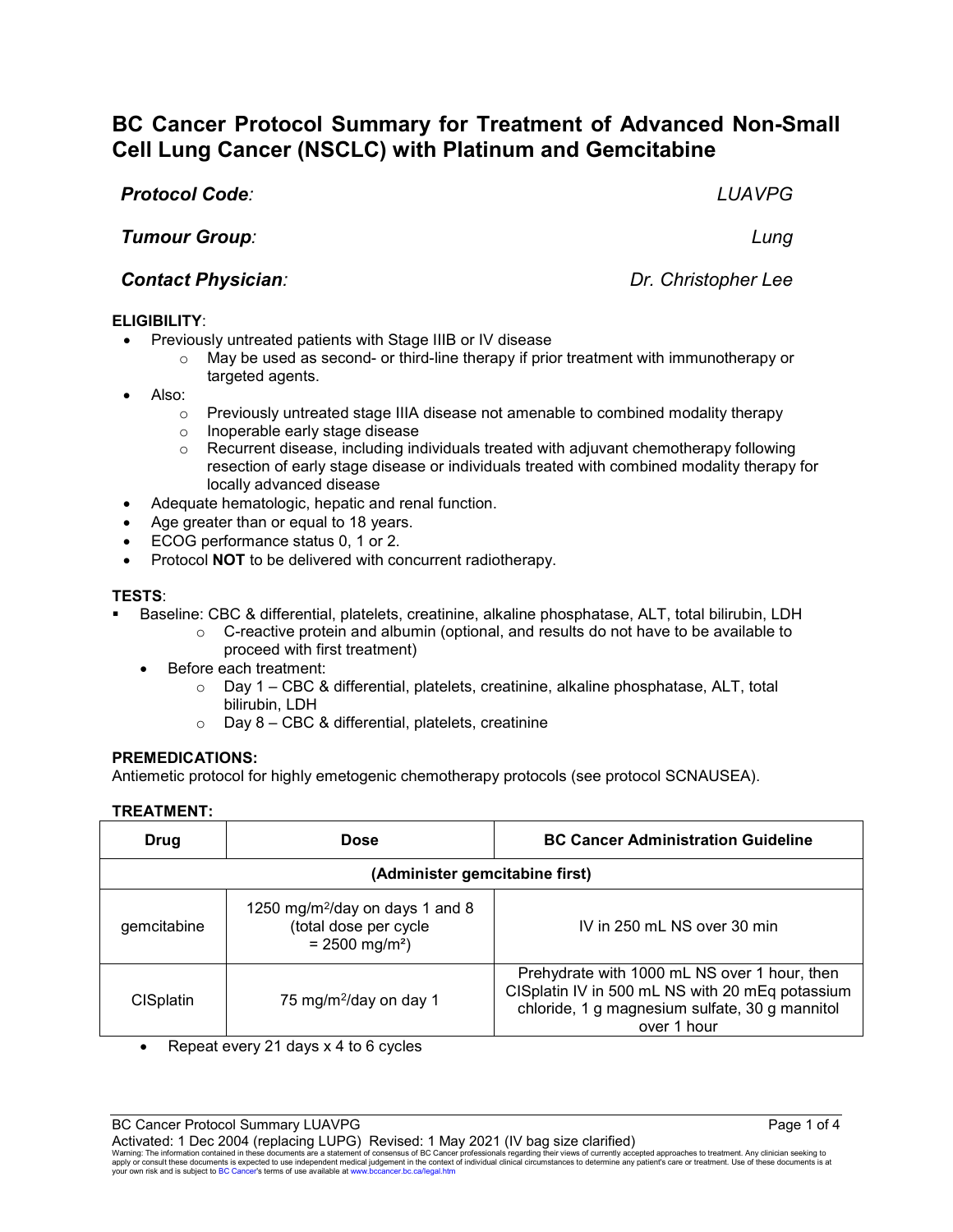## **DOSE MODIFICATIONS**:

### 1. **Hematology**:

#### **For gemcitabine day 1 of each cycle**

| ANC $(x 10^9/L)$             |     | Platelets (x 10 <sup>9</sup> /L) | <b>Dose</b> |
|------------------------------|-----|----------------------------------|-------------|
| greater than or equal to 1.0 | and | greater than or equal to 100     | 100%        |
| $0.5$ to less than 1.0       | or  | 75 to less than 100              | 75%         |
| less than 0.5                | or  | less than 75                     | Delay*      |
| *Platinum also delayed       |     |                                  |             |

## **For gemcitabine day 8 of each cycle**

| ANC $(x 109/L)$                                                  |     | Platelets (x 10 <sup>9</sup> /L) | Dose** |
|------------------------------------------------------------------|-----|----------------------------------|--------|
| greater than or equal to 1.0                                     | and | greater than or equal to 100     | 100%   |
| 0.5 to less than 1.0                                             | or  | 75 to less than 100              | 75%    |
| less than 0.5                                                    | or  | less than 75                     | Omit   |
| **Dose adjustment only for the day of treatment the CBC is drawn |     |                                  |        |

# 2. **Renal Dysfunction**:

| <b>Calculated Cr Clearance</b><br>(mL/min) | <b>CISplatin dose</b>                                                                         | gemcitabine dose |
|--------------------------------------------|-----------------------------------------------------------------------------------------------|------------------|
| greater than or equal to 60                | 100%                                                                                          | 100%             |
| 45 to less than 60                         | 80% CISplatin or go to CARBOplatin option<br>(same prehydration as 75 mg/m <sup>2</sup> dose) | 100%             |
| less than 45                               | Hold CISplatin or delay with additional IV<br>fluids or go to CARBOplatin option              | 75%              |
| less than 30                               | Omit                                                                                          | Omit             |

Activated: 1 Dec 2004 (replacing LUPG) Revised: 1 May 2021 (IV bag size clarified)<br>Warning: The information contained in these documents are a statement of consensus of BC Cancer professionals regarding their views of curr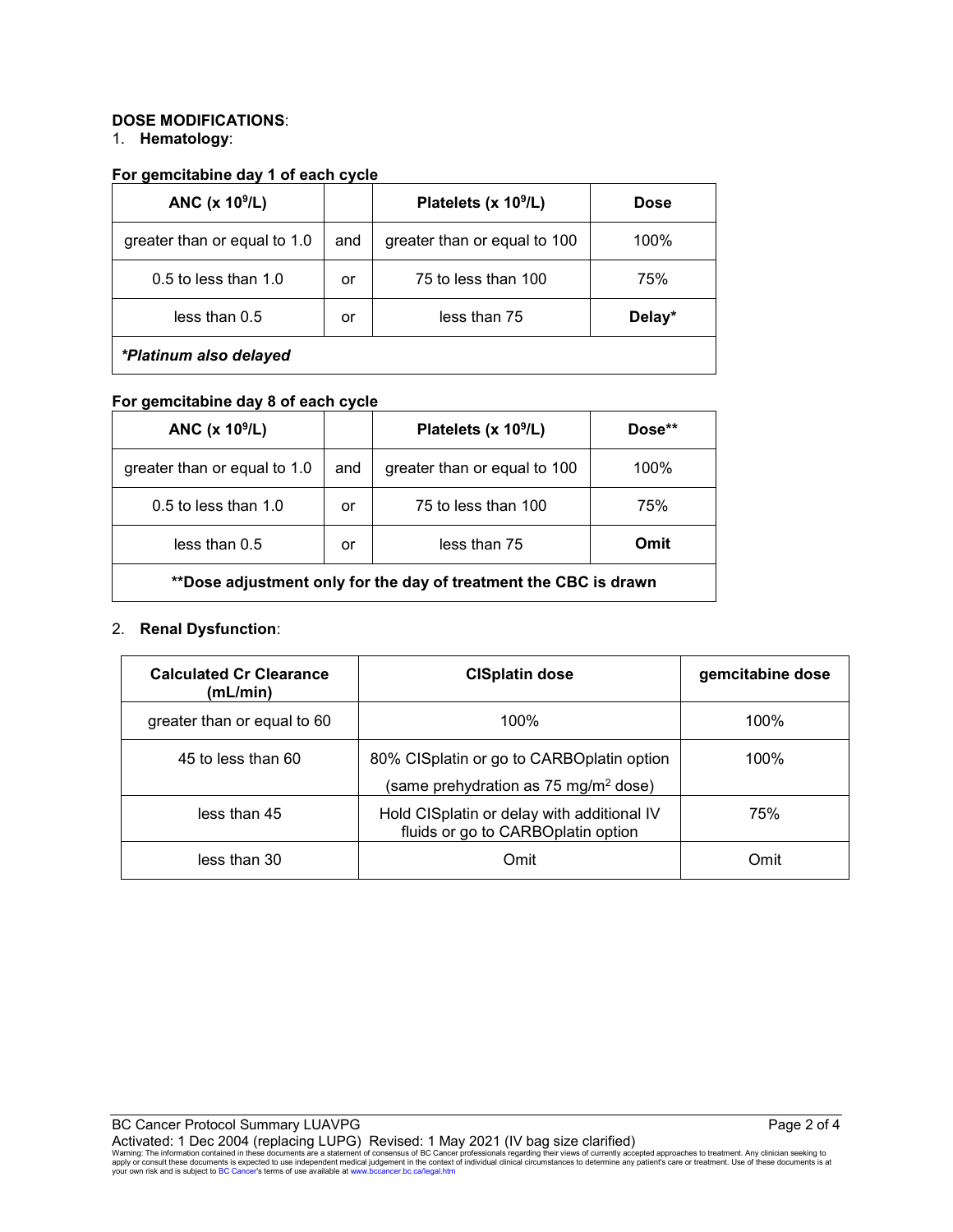# 3. **Other Toxicities**: for gemcitabine only

| Grade          | <b>Stomatitis</b>                                    | <b>Diarrhea</b>                                                                                                        | <b>Dose</b>                                            |
|----------------|------------------------------------------------------|------------------------------------------------------------------------------------------------------------------------|--------------------------------------------------------|
|                | Painless ulcers, erythema<br>or mild soreness        | Increase of 2 to 3 stools/day                                                                                          | 100%                                                   |
| $\overline{2}$ | Painful erythema, edema,<br>or ulcers but can eat    | Increase of 4 to 6 stools, or<br>nocturnal stools                                                                      | Omit until toxicity<br>resolved then resume at<br>100% |
| 3              | Painful erythema, edema,<br>or ulcers and cannot eat | Increase of 7 to 9 stools/day or<br>incontinence, malabsorption                                                        | Omit until toxicity<br>resolved then resume at<br>75%  |
| 4              | Mucosal necrosis,<br>requires parenteral<br>support  | Increase of greater than or equal<br>to 10 stools/day or grossly<br>bloody diarrhea requiring<br>parenteral IV support | Omit until toxicity<br>resolved then resume at<br>50%  |

## **Alternatively, CARBOplatin may be used instead of CISplatin:**

| <b>DRUG</b>                                                                                                         | <b>DOSE</b> | <b>BC Cancer Administration</b><br><b>Guidelines</b> |  |  |
|---------------------------------------------------------------------------------------------------------------------|-------------|------------------------------------------------------|--|--|
| AUC 5 or 6 DAY 1 only<br><b>CARBOplatin</b><br>Dose = $AUC^{\dagger}$ x (GFR* + 25)                                 |             | IV in 100 to 250mL NS over 30<br>minutes.            |  |  |
| When CARBOplatin AUC = 6 is used, gemcitabine dose should be reduced:                                               |             |                                                      |  |  |
| 1000 mg/m <sup>2</sup> /day on days 1 and 8<br>(total dose per cycle<br>gemcitabine<br>$= 2000$ mg/m <sup>2</sup> ) |             | IV in 250 mL NS over 30 min                          |  |  |

† determined at discretion of the attending medical oncologist.

• Repeat every 21 days x 4 to 6 cycles

\*GFR preferably from nuclear renogram, if not possible use:

$$
GFR = \frac{N x (140 \text{-age in years}) x wt (kg)}{serum creation (micromol/L)}
$$
 N = 1.04 (women) or 1.23 (men)

The estimated GFR should be capped at 125 mL/min when it is used to calculate the initial CARBOplatin dose. When a nuclear renogram is available, this clearance would take precedence.

## **PRECAUTIONS**:

- 1. **Neutropenia**: Fever or other evidence of infection must be assessed promptly and treated aggressively.
- 2. **Renal Toxicity**: Nephrotoxicity is common with CISplatin. Encourage oral hydration. Avoid nephrotoxic drugs such as aminoglycoside antibiotics. Irreversible renal failure associated with hemolytic uremic syndrome may occur (rare) with gemcitabine. Use caution with pre-existing renal dysfunction.
- 3. **Pulmonary Toxicity**: Acute shortness of breath may occur. Discontinue treatment if drug-induced pneumonitis is suspected.